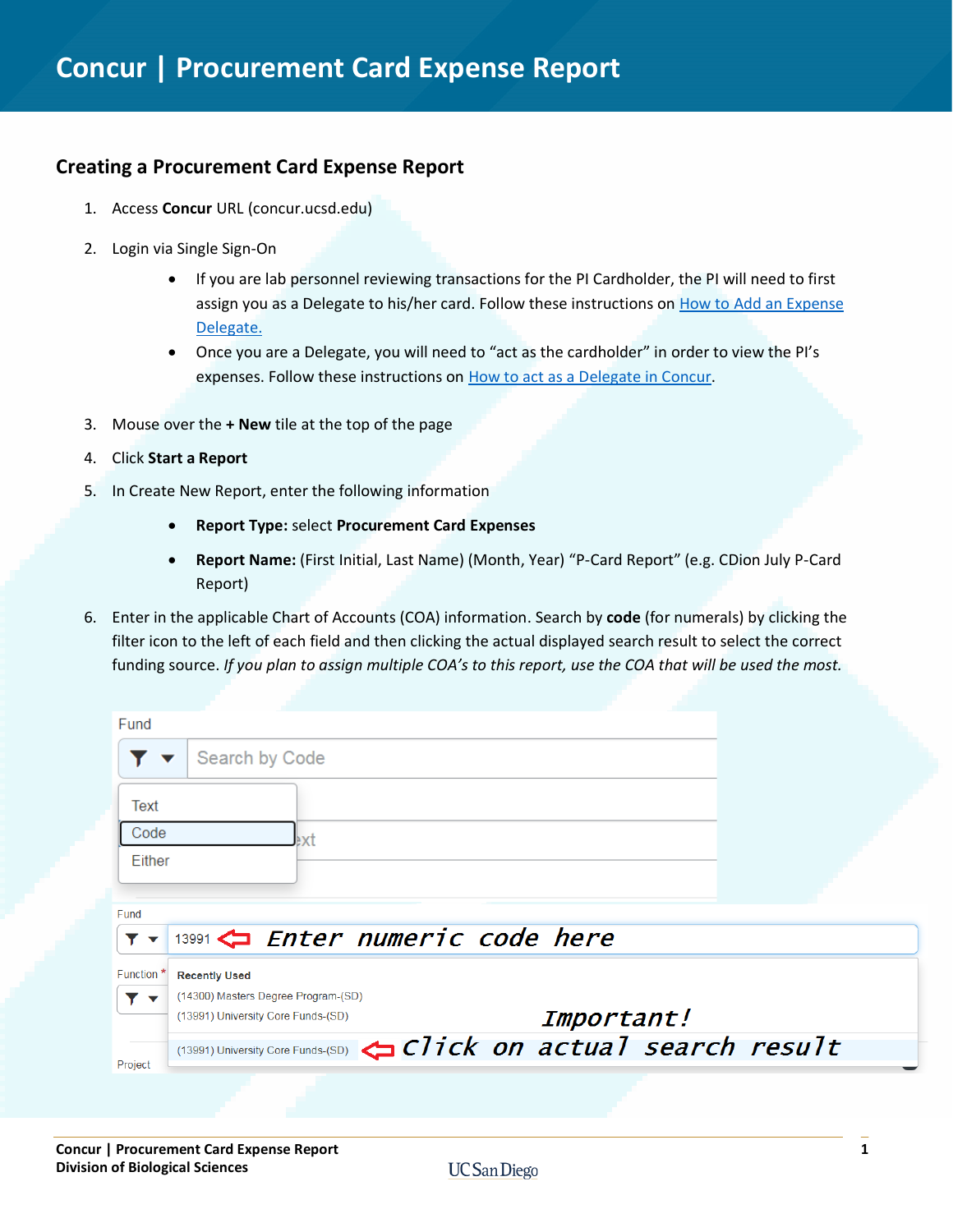| Report Type<br>Report Name<br>KAu Nov 2020 P-Card Report<br><b>Procurement Card Expenses</b><br>◙<br>Financial Unit *<br>◉<br>Fund<br>Approver <sup>*</sup><br>(1000131) Biological Sciences Research-(SD)<br>T<br>(13991) University Core Funds-(SD)<br>$\overline{r}$ $\overline{r}$<br>$\overline{\tau}$ $\overline{\tau}$<br>(mattari@ucsd.edu) Sheikh Attari, Maryam-(SD)<br>$\overline{\phantom{a}}$<br>Function<br>Program<br>Location<br>$T +$<br>$\overline{r}$ $\overline{r}$<br>$\overline{r}$ $\overline{r}$<br>(400) Instruction-(SD)<br>Search by Text<br>Search by Text<br>$\bullet$<br>O<br>◙<br>Project<br>Task<br>Funding Source<br>$\overline{r}$ $\overline{r}$<br>$\overline{r}$ $\overline{r}$<br>(1000691) REC BOC BIO UG Instruction-(SD)<br>(4) BIO UG Lecture Support-(SD)<br>T v<br>Search by Text<br>Report Key<br>Comment<br>Enter any pertinent details to the report that will be needed for proper approval (exceptions to policy, support ticket numbers, related report ID's, etc.).<br>Cancel<br><b>Create Report</b><br>Fund:<br>a.<br><b>Financial Unit:</b><br>b.<br>(please refer to chart string info provided by fund<br><b>Function:</b><br>c.<br>managers – these five fields are always mandatory)<br>Project:<br>d.<br>Task:<br>e.<br>f.<br><b>Approver:</b> [Select fund manager who manages the chart string you are applying to the expense –<br>this field is also mandatory]<br>Program and location: Leave blank<br>g.<br>Funding Source: Leave blank if your funding source is 000 (internal UCSD funding); otherwise, if you<br>h.<br>are given a 7 digit number, enter funding source number (external funding).<br><b>Comment:</b> Enter any other necessary information to be reviewed by the Procurement Card Team<br>i.<br>Click Create Report on the bottom right hand side of the console to generate your expense report. All of the<br>information you've just filled out can be thought of as the 'report header' for your monthly expenses.<br>SAP Concur <sup>C</sup><br><b>App Center</b><br><b>Requests</b><br><b>Travel</b><br><b>Expense</b><br>Profile<br><b>Manage Expenses</b><br>KAu Nov 2020 P-Card Report \$0.00 mm<br><b>Submit Report</b><br><b>Not Submitted</b><br>Report Details ▼<br>Manage Receipts ▼<br>Travel Allowance ▼<br>Print/Share $\blacktriangledown$<br><b>Delete</b><br><b>Allocate</b><br><b>Add Expense</b><br>Edit<br>Copy<br><b>Combine Expenses</b><br>Move to $\blacktriangledown$<br>No Expenses<br>Add expenses to this report to submit for reimbursement. |  |  |  | * Required field |                           |
|-------------------------------------------------------------------------------------------------------------------------------------------------------------------------------------------------------------------------------------------------------------------------------------------------------------------------------------------------------------------------------------------------------------------------------------------------------------------------------------------------------------------------------------------------------------------------------------------------------------------------------------------------------------------------------------------------------------------------------------------------------------------------------------------------------------------------------------------------------------------------------------------------------------------------------------------------------------------------------------------------------------------------------------------------------------------------------------------------------------------------------------------------------------------------------------------------------------------------------------------------------------------------------------------------------------------------------------------------------------------------------------------------------------------------------------------------------------------------------------------------------------------------------------------------------------------------------------------------------------------------------------------------------------------------------------------------------------------------------------------------------------------------------------------------------------------------------------------------------------------------------------------------------------------------------------------------------------------------------------------------------------------------------------------------------------------------------------------------------------------------------------------------------------------------------------------------------------------------------------------------------------------------------------------------------------------------------------------------------------------------------------------------------------------------------------------------------------------------------------------------------------------------------------------------------------------|--|--|--|------------------|---------------------------|
|                                                                                                                                                                                                                                                                                                                                                                                                                                                                                                                                                                                                                                                                                                                                                                                                                                                                                                                                                                                                                                                                                                                                                                                                                                                                                                                                                                                                                                                                                                                                                                                                                                                                                                                                                                                                                                                                                                                                                                                                                                                                                                                                                                                                                                                                                                                                                                                                                                                                                                                                                                   |  |  |  |                  |                           |
|                                                                                                                                                                                                                                                                                                                                                                                                                                                                                                                                                                                                                                                                                                                                                                                                                                                                                                                                                                                                                                                                                                                                                                                                                                                                                                                                                                                                                                                                                                                                                                                                                                                                                                                                                                                                                                                                                                                                                                                                                                                                                                                                                                                                                                                                                                                                                                                                                                                                                                                                                                   |  |  |  |                  |                           |
|                                                                                                                                                                                                                                                                                                                                                                                                                                                                                                                                                                                                                                                                                                                                                                                                                                                                                                                                                                                                                                                                                                                                                                                                                                                                                                                                                                                                                                                                                                                                                                                                                                                                                                                                                                                                                                                                                                                                                                                                                                                                                                                                                                                                                                                                                                                                                                                                                                                                                                                                                                   |  |  |  |                  |                           |
|                                                                                                                                                                                                                                                                                                                                                                                                                                                                                                                                                                                                                                                                                                                                                                                                                                                                                                                                                                                                                                                                                                                                                                                                                                                                                                                                                                                                                                                                                                                                                                                                                                                                                                                                                                                                                                                                                                                                                                                                                                                                                                                                                                                                                                                                                                                                                                                                                                                                                                                                                                   |  |  |  |                  |                           |
|                                                                                                                                                                                                                                                                                                                                                                                                                                                                                                                                                                                                                                                                                                                                                                                                                                                                                                                                                                                                                                                                                                                                                                                                                                                                                                                                                                                                                                                                                                                                                                                                                                                                                                                                                                                                                                                                                                                                                                                                                                                                                                                                                                                                                                                                                                                                                                                                                                                                                                                                                                   |  |  |  |                  |                           |
|                                                                                                                                                                                                                                                                                                                                                                                                                                                                                                                                                                                                                                                                                                                                                                                                                                                                                                                                                                                                                                                                                                                                                                                                                                                                                                                                                                                                                                                                                                                                                                                                                                                                                                                                                                                                                                                                                                                                                                                                                                                                                                                                                                                                                                                                                                                                                                                                                                                                                                                                                                   |  |  |  |                  |                           |
|                                                                                                                                                                                                                                                                                                                                                                                                                                                                                                                                                                                                                                                                                                                                                                                                                                                                                                                                                                                                                                                                                                                                                                                                                                                                                                                                                                                                                                                                                                                                                                                                                                                                                                                                                                                                                                                                                                                                                                                                                                                                                                                                                                                                                                                                                                                                                                                                                                                                                                                                                                   |  |  |  |                  |                           |
|                                                                                                                                                                                                                                                                                                                                                                                                                                                                                                                                                                                                                                                                                                                                                                                                                                                                                                                                                                                                                                                                                                                                                                                                                                                                                                                                                                                                                                                                                                                                                                                                                                                                                                                                                                                                                                                                                                                                                                                                                                                                                                                                                                                                                                                                                                                                                                                                                                                                                                                                                                   |  |  |  |                  |                           |
|                                                                                                                                                                                                                                                                                                                                                                                                                                                                                                                                                                                                                                                                                                                                                                                                                                                                                                                                                                                                                                                                                                                                                                                                                                                                                                                                                                                                                                                                                                                                                                                                                                                                                                                                                                                                                                                                                                                                                                                                                                                                                                                                                                                                                                                                                                                                                                                                                                                                                                                                                                   |  |  |  |                  |                           |
|                                                                                                                                                                                                                                                                                                                                                                                                                                                                                                                                                                                                                                                                                                                                                                                                                                                                                                                                                                                                                                                                                                                                                                                                                                                                                                                                                                                                                                                                                                                                                                                                                                                                                                                                                                                                                                                                                                                                                                                                                                                                                                                                                                                                                                                                                                                                                                                                                                                                                                                                                                   |  |  |  |                  |                           |
|                                                                                                                                                                                                                                                                                                                                                                                                                                                                                                                                                                                                                                                                                                                                                                                                                                                                                                                                                                                                                                                                                                                                                                                                                                                                                                                                                                                                                                                                                                                                                                                                                                                                                                                                                                                                                                                                                                                                                                                                                                                                                                                                                                                                                                                                                                                                                                                                                                                                                                                                                                   |  |  |  |                  |                           |
|                                                                                                                                                                                                                                                                                                                                                                                                                                                                                                                                                                                                                                                                                                                                                                                                                                                                                                                                                                                                                                                                                                                                                                                                                                                                                                                                                                                                                                                                                                                                                                                                                                                                                                                                                                                                                                                                                                                                                                                                                                                                                                                                                                                                                                                                                                                                                                                                                                                                                                                                                                   |  |  |  |                  |                           |
|                                                                                                                                                                                                                                                                                                                                                                                                                                                                                                                                                                                                                                                                                                                                                                                                                                                                                                                                                                                                                                                                                                                                                                                                                                                                                                                                                                                                                                                                                                                                                                                                                                                                                                                                                                                                                                                                                                                                                                                                                                                                                                                                                                                                                                                                                                                                                                                                                                                                                                                                                                   |  |  |  |                  |                           |
|                                                                                                                                                                                                                                                                                                                                                                                                                                                                                                                                                                                                                                                                                                                                                                                                                                                                                                                                                                                                                                                                                                                                                                                                                                                                                                                                                                                                                                                                                                                                                                                                                                                                                                                                                                                                                                                                                                                                                                                                                                                                                                                                                                                                                                                                                                                                                                                                                                                                                                                                                                   |  |  |  |                  |                           |
|                                                                                                                                                                                                                                                                                                                                                                                                                                                                                                                                                                                                                                                                                                                                                                                                                                                                                                                                                                                                                                                                                                                                                                                                                                                                                                                                                                                                                                                                                                                                                                                                                                                                                                                                                                                                                                                                                                                                                                                                                                                                                                                                                                                                                                                                                                                                                                                                                                                                                                                                                                   |  |  |  |                  |                           |
|                                                                                                                                                                                                                                                                                                                                                                                                                                                                                                                                                                                                                                                                                                                                                                                                                                                                                                                                                                                                                                                                                                                                                                                                                                                                                                                                                                                                                                                                                                                                                                                                                                                                                                                                                                                                                                                                                                                                                                                                                                                                                                                                                                                                                                                                                                                                                                                                                                                                                                                                                                   |  |  |  |                  |                           |
|                                                                                                                                                                                                                                                                                                                                                                                                                                                                                                                                                                                                                                                                                                                                                                                                                                                                                                                                                                                                                                                                                                                                                                                                                                                                                                                                                                                                                                                                                                                                                                                                                                                                                                                                                                                                                                                                                                                                                                                                                                                                                                                                                                                                                                                                                                                                                                                                                                                                                                                                                                   |  |  |  |                  |                           |
|                                                                                                                                                                                                                                                                                                                                                                                                                                                                                                                                                                                                                                                                                                                                                                                                                                                                                                                                                                                                                                                                                                                                                                                                                                                                                                                                                                                                                                                                                                                                                                                                                                                                                                                                                                                                                                                                                                                                                                                                                                                                                                                                                                                                                                                                                                                                                                                                                                                                                                                                                                   |  |  |  |                  |                           |
|                                                                                                                                                                                                                                                                                                                                                                                                                                                                                                                                                                                                                                                                                                                                                                                                                                                                                                                                                                                                                                                                                                                                                                                                                                                                                                                                                                                                                                                                                                                                                                                                                                                                                                                                                                                                                                                                                                                                                                                                                                                                                                                                                                                                                                                                                                                                                                                                                                                                                                                                                                   |  |  |  |                  |                           |
|                                                                                                                                                                                                                                                                                                                                                                                                                                                                                                                                                                                                                                                                                                                                                                                                                                                                                                                                                                                                                                                                                                                                                                                                                                                                                                                                                                                                                                                                                                                                                                                                                                                                                                                                                                                                                                                                                                                                                                                                                                                                                                                                                                                                                                                                                                                                                                                                                                                                                                                                                                   |  |  |  |                  |                           |
|                                                                                                                                                                                                                                                                                                                                                                                                                                                                                                                                                                                                                                                                                                                                                                                                                                                                                                                                                                                                                                                                                                                                                                                                                                                                                                                                                                                                                                                                                                                                                                                                                                                                                                                                                                                                                                                                                                                                                                                                                                                                                                                                                                                                                                                                                                                                                                                                                                                                                                                                                                   |  |  |  |                  |                           |
|                                                                                                                                                                                                                                                                                                                                                                                                                                                                                                                                                                                                                                                                                                                                                                                                                                                                                                                                                                                                                                                                                                                                                                                                                                                                                                                                                                                                                                                                                                                                                                                                                                                                                                                                                                                                                                                                                                                                                                                                                                                                                                                                                                                                                                                                                                                                                                                                                                                                                                                                                                   |  |  |  |                  |                           |
|                                                                                                                                                                                                                                                                                                                                                                                                                                                                                                                                                                                                                                                                                                                                                                                                                                                                                                                                                                                                                                                                                                                                                                                                                                                                                                                                                                                                                                                                                                                                                                                                                                                                                                                                                                                                                                                                                                                                                                                                                                                                                                                                                                                                                                                                                                                                                                                                                                                                                                                                                                   |  |  |  |                  |                           |
|                                                                                                                                                                                                                                                                                                                                                                                                                                                                                                                                                                                                                                                                                                                                                                                                                                                                                                                                                                                                                                                                                                                                                                                                                                                                                                                                                                                                                                                                                                                                                                                                                                                                                                                                                                                                                                                                                                                                                                                                                                                                                                                                                                                                                                                                                                                                                                                                                                                                                                                                                                   |  |  |  |                  |                           |
|                                                                                                                                                                                                                                                                                                                                                                                                                                                                                                                                                                                                                                                                                                                                                                                                                                                                                                                                                                                                                                                                                                                                                                                                                                                                                                                                                                                                                                                                                                                                                                                                                                                                                                                                                                                                                                                                                                                                                                                                                                                                                                                                                                                                                                                                                                                                                                                                                                                                                                                                                                   |  |  |  |                  |                           |
|                                                                                                                                                                                                                                                                                                                                                                                                                                                                                                                                                                                                                                                                                                                                                                                                                                                                                                                                                                                                                                                                                                                                                                                                                                                                                                                                                                                                                                                                                                                                                                                                                                                                                                                                                                                                                                                                                                                                                                                                                                                                                                                                                                                                                                                                                                                                                                                                                                                                                                                                                                   |  |  |  |                  |                           |
|                                                                                                                                                                                                                                                                                                                                                                                                                                                                                                                                                                                                                                                                                                                                                                                                                                                                                                                                                                                                                                                                                                                                                                                                                                                                                                                                                                                                                                                                                                                                                                                                                                                                                                                                                                                                                                                                                                                                                                                                                                                                                                                                                                                                                                                                                                                                                                                                                                                                                                                                                                   |  |  |  |                  |                           |
|                                                                                                                                                                                                                                                                                                                                                                                                                                                                                                                                                                                                                                                                                                                                                                                                                                                                                                                                                                                                                                                                                                                                                                                                                                                                                                                                                                                                                                                                                                                                                                                                                                                                                                                                                                                                                                                                                                                                                                                                                                                                                                                                                                                                                                                                                                                                                                                                                                                                                                                                                                   |  |  |  |                  |                           |
|                                                                                                                                                                                                                                                                                                                                                                                                                                                                                                                                                                                                                                                                                                                                                                                                                                                                                                                                                                                                                                                                                                                                                                                                                                                                                                                                                                                                                                                                                                                                                                                                                                                                                                                                                                                                                                                                                                                                                                                                                                                                                                                                                                                                                                                                                                                                                                                                                                                                                                                                                                   |  |  |  |                  |                           |
|                                                                                                                                                                                                                                                                                                                                                                                                                                                                                                                                                                                                                                                                                                                                                                                                                                                                                                                                                                                                                                                                                                                                                                                                                                                                                                                                                                                                                                                                                                                                                                                                                                                                                                                                                                                                                                                                                                                                                                                                                                                                                                                                                                                                                                                                                                                                                                                                                                                                                                                                                                   |  |  |  |                  |                           |
|                                                                                                                                                                                                                                                                                                                                                                                                                                                                                                                                                                                                                                                                                                                                                                                                                                                                                                                                                                                                                                                                                                                                                                                                                                                                                                                                                                                                                                                                                                                                                                                                                                                                                                                                                                                                                                                                                                                                                                                                                                                                                                                                                                                                                                                                                                                                                                                                                                                                                                                                                                   |  |  |  |                  |                           |
|                                                                                                                                                                                                                                                                                                                                                                                                                                                                                                                                                                                                                                                                                                                                                                                                                                                                                                                                                                                                                                                                                                                                                                                                                                                                                                                                                                                                                                                                                                                                                                                                                                                                                                                                                                                                                                                                                                                                                                                                                                                                                                                                                                                                                                                                                                                                                                                                                                                                                                                                                                   |  |  |  |                  |                           |
|                                                                                                                                                                                                                                                                                                                                                                                                                                                                                                                                                                                                                                                                                                                                                                                                                                                                                                                                                                                                                                                                                                                                                                                                                                                                                                                                                                                                                                                                                                                                                                                                                                                                                                                                                                                                                                                                                                                                                                                                                                                                                                                                                                                                                                                                                                                                                                                                                                                                                                                                                                   |  |  |  |                  |                           |
|                                                                                                                                                                                                                                                                                                                                                                                                                                                                                                                                                                                                                                                                                                                                                                                                                                                                                                                                                                                                                                                                                                                                                                                                                                                                                                                                                                                                                                                                                                                                                                                                                                                                                                                                                                                                                                                                                                                                                                                                                                                                                                                                                                                                                                                                                                                                                                                                                                                                                                                                                                   |  |  |  |                  |                           |
|                                                                                                                                                                                                                                                                                                                                                                                                                                                                                                                                                                                                                                                                                                                                                                                                                                                                                                                                                                                                                                                                                                                                                                                                                                                                                                                                                                                                                                                                                                                                                                                                                                                                                                                                                                                                                                                                                                                                                                                                                                                                                                                                                                                                                                                                                                                                                                                                                                                                                                                                                                   |  |  |  |                  | Help $\blacktriangledown$ |
|                                                                                                                                                                                                                                                                                                                                                                                                                                                                                                                                                                                                                                                                                                                                                                                                                                                                                                                                                                                                                                                                                                                                                                                                                                                                                                                                                                                                                                                                                                                                                                                                                                                                                                                                                                                                                                                                                                                                                                                                                                                                                                                                                                                                                                                                                                                                                                                                                                                                                                                                                                   |  |  |  |                  |                           |
|                                                                                                                                                                                                                                                                                                                                                                                                                                                                                                                                                                                                                                                                                                                                                                                                                                                                                                                                                                                                                                                                                                                                                                                                                                                                                                                                                                                                                                                                                                                                                                                                                                                                                                                                                                                                                                                                                                                                                                                                                                                                                                                                                                                                                                                                                                                                                                                                                                                                                                                                                                   |  |  |  |                  |                           |
|                                                                                                                                                                                                                                                                                                                                                                                                                                                                                                                                                                                                                                                                                                                                                                                                                                                                                                                                                                                                                                                                                                                                                                                                                                                                                                                                                                                                                                                                                                                                                                                                                                                                                                                                                                                                                                                                                                                                                                                                                                                                                                                                                                                                                                                                                                                                                                                                                                                                                                                                                                   |  |  |  |                  |                           |
|                                                                                                                                                                                                                                                                                                                                                                                                                                                                                                                                                                                                                                                                                                                                                                                                                                                                                                                                                                                                                                                                                                                                                                                                                                                                                                                                                                                                                                                                                                                                                                                                                                                                                                                                                                                                                                                                                                                                                                                                                                                                                                                                                                                                                                                                                                                                                                                                                                                                                                                                                                   |  |  |  |                  |                           |
|                                                                                                                                                                                                                                                                                                                                                                                                                                                                                                                                                                                                                                                                                                                                                                                                                                                                                                                                                                                                                                                                                                                                                                                                                                                                                                                                                                                                                                                                                                                                                                                                                                                                                                                                                                                                                                                                                                                                                                                                                                                                                                                                                                                                                                                                                                                                                                                                                                                                                                                                                                   |  |  |  |                  |                           |
|                                                                                                                                                                                                                                                                                                                                                                                                                                                                                                                                                                                                                                                                                                                                                                                                                                                                                                                                                                                                                                                                                                                                                                                                                                                                                                                                                                                                                                                                                                                                                                                                                                                                                                                                                                                                                                                                                                                                                                                                                                                                                                                                                                                                                                                                                                                                                                                                                                                                                                                                                                   |  |  |  |                  |                           |
|                                                                                                                                                                                                                                                                                                                                                                                                                                                                                                                                                                                                                                                                                                                                                                                                                                                                                                                                                                                                                                                                                                                                                                                                                                                                                                                                                                                                                                                                                                                                                                                                                                                                                                                                                                                                                                                                                                                                                                                                                                                                                                                                                                                                                                                                                                                                                                                                                                                                                                                                                                   |  |  |  |                  |                           |
|                                                                                                                                                                                                                                                                                                                                                                                                                                                                                                                                                                                                                                                                                                                                                                                                                                                                                                                                                                                                                                                                                                                                                                                                                                                                                                                                                                                                                                                                                                                                                                                                                                                                                                                                                                                                                                                                                                                                                                                                                                                                                                                                                                                                                                                                                                                                                                                                                                                                                                                                                                   |  |  |  |                  |                           |
|                                                                                                                                                                                                                                                                                                                                                                                                                                                                                                                                                                                                                                                                                                                                                                                                                                                                                                                                                                                                                                                                                                                                                                                                                                                                                                                                                                                                                                                                                                                                                                                                                                                                                                                                                                                                                                                                                                                                                                                                                                                                                                                                                                                                                                                                                                                                                                                                                                                                                                                                                                   |  |  |  |                  |                           |
|                                                                                                                                                                                                                                                                                                                                                                                                                                                                                                                                                                                                                                                                                                                                                                                                                                                                                                                                                                                                                                                                                                                                                                                                                                                                                                                                                                                                                                                                                                                                                                                                                                                                                                                                                                                                                                                                                                                                                                                                                                                                                                                                                                                                                                                                                                                                                                                                                                                                                                                                                                   |  |  |  |                  |                           |
|                                                                                                                                                                                                                                                                                                                                                                                                                                                                                                                                                                                                                                                                                                                                                                                                                                                                                                                                                                                                                                                                                                                                                                                                                                                                                                                                                                                                                                                                                                                                                                                                                                                                                                                                                                                                                                                                                                                                                                                                                                                                                                                                                                                                                                                                                                                                                                                                                                                                                                                                                                   |  |  |  |                  |                           |
|                                                                                                                                                                                                                                                                                                                                                                                                                                                                                                                                                                                                                                                                                                                                                                                                                                                                                                                                                                                                                                                                                                                                                                                                                                                                                                                                                                                                                                                                                                                                                                                                                                                                                                                                                                                                                                                                                                                                                                                                                                                                                                                                                                                                                                                                                                                                                                                                                                                                                                                                                                   |  |  |  |                  |                           |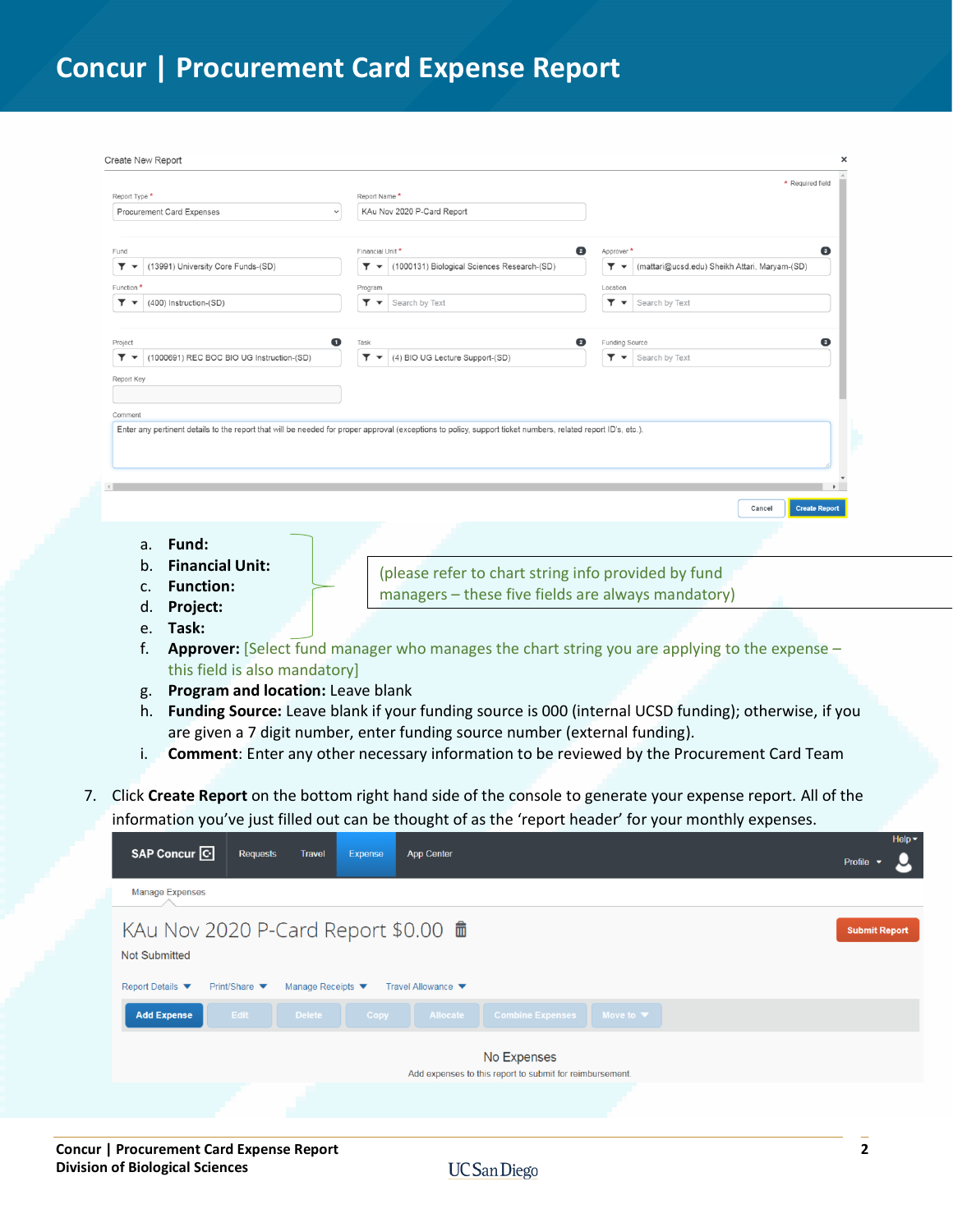# **Concur | Procurement Card Expense Report**

### 8. *(Optional) – Copy Report Function*

If you normally use the same funding source information every month, you can take advantage of the *'Copy Report'* function within Concur to save you some time with data entry.

- a. On the **Report Header** screen, select **Add Expense.**
- b. Click on '**+ Create New Expense'** and select any expense type.
- c. Fill all mandatory fields with placeholder information, set the amount to \$0.00, and set the tax to \$0 this will be deleted later, so it doesn't matter what you put into these fields otherwise. Click on save expense.
- d. A "copy report" button will now appear on your **Report Header**:

| SAP Concur <sup>C</sup><br><b>Requests</b><br><b>Travel</b>                                                                   | Expense<br><b>App Center</b>                       |                       | Help $\blacktriangledown$<br>Profile<br>$\overline{\phantom{a}}$ |
|-------------------------------------------------------------------------------------------------------------------------------|----------------------------------------------------|-----------------------|------------------------------------------------------------------|
| <b>Manage Expenses</b>                                                                                                        |                                                    |                       |                                                                  |
| Alerts: 1<br>П                                                                                                                |                                                    |                       | $\checkmark$                                                     |
| KAu Nov 2020 P-Card Report \$0.00 mm<br><b>Not Submitted</b><br><b>Report Details ▼</b><br>Manage Receipts ▼<br>Print/Share ▼ | Travel Allowance ▼                                 |                       | <b>Submit Report</b><br><b>Copy Report</b>                       |
| Edit<br><b>Delete</b><br><b>Add Expense</b>                                                                                   | <b>Allocate</b><br>Copy<br><b>Combine Expenses</b> | Move to $\Psi$        |                                                                  |
| Receipt<br><b>Payment Type</b><br><b>Alerts</b>                                                                               | <b>Expense Type</b>                                | <b>Vendor Details</b> | Date $\mathbf v$<br><b>Requested</b>                             |
| O<br>*Payment to Employee                                                                                                     | <b>Audio Visual Supplies</b>                       | San Diego, California | \$0.00<br>11/09/2020                                             |
|                                                                                                                               |                                                    |                       | \$0.00                                                           |

e. Click on **Copy Report,** enter a new report name and a new expense starting date, then click **Create New Report**. This process creates templates for subsequent months and can be done as many times as you would like. *This allows you to skip steps 3 – 7 after you generate your first expense report unless your funding source changes in the future.*

| SAP Concur <sup>C</sup><br>Manage Expenses<br>Alerts: 1<br>O<br>KAu Nov 2020 P<br>Not Submitted | Reques<br>Copy Report<br>New Report Name*<br>KAu Dec 2020 P-Card Report<br>12/01/2020 | Starting date for copied expenses. (Previous Date 11/09/2020) *<br>$\overline{\mathbf{m}}$ | $\times$<br>* Required field       | opy Report | Profile -<br><b>Submit Report</b> | g<br>V |
|-------------------------------------------------------------------------------------------------|---------------------------------------------------------------------------------------|--------------------------------------------------------------------------------------------|------------------------------------|------------|-----------------------------------|--------|
| Report Details<br>Print/Share<br><b>Add Expense</b><br>Edit                                     | Deletermini<br>Copy                                                                   | Allocated<br>Combine Expenses   Move to V                                                  | <b>Create New Report</b><br>Cancel |            |                                   |        |
| $\Box$<br>Alerts Receipt Payment Type                                                           |                                                                                       | <b>Expense Type</b>                                                                        | <b>Vendor Details</b>              | Date v     | Requested                         |        |
| $\Box$<br>п.                                                                                    | *Payment to Employee                                                                  | <b>Audio Visual Supplies</b>                                                               | San Diego, California              | 11/09/2020 |                                   | \$0.00 |
|                                                                                                 |                                                                                       |                                                                                            |                                    |            |                                   | \$0.00 |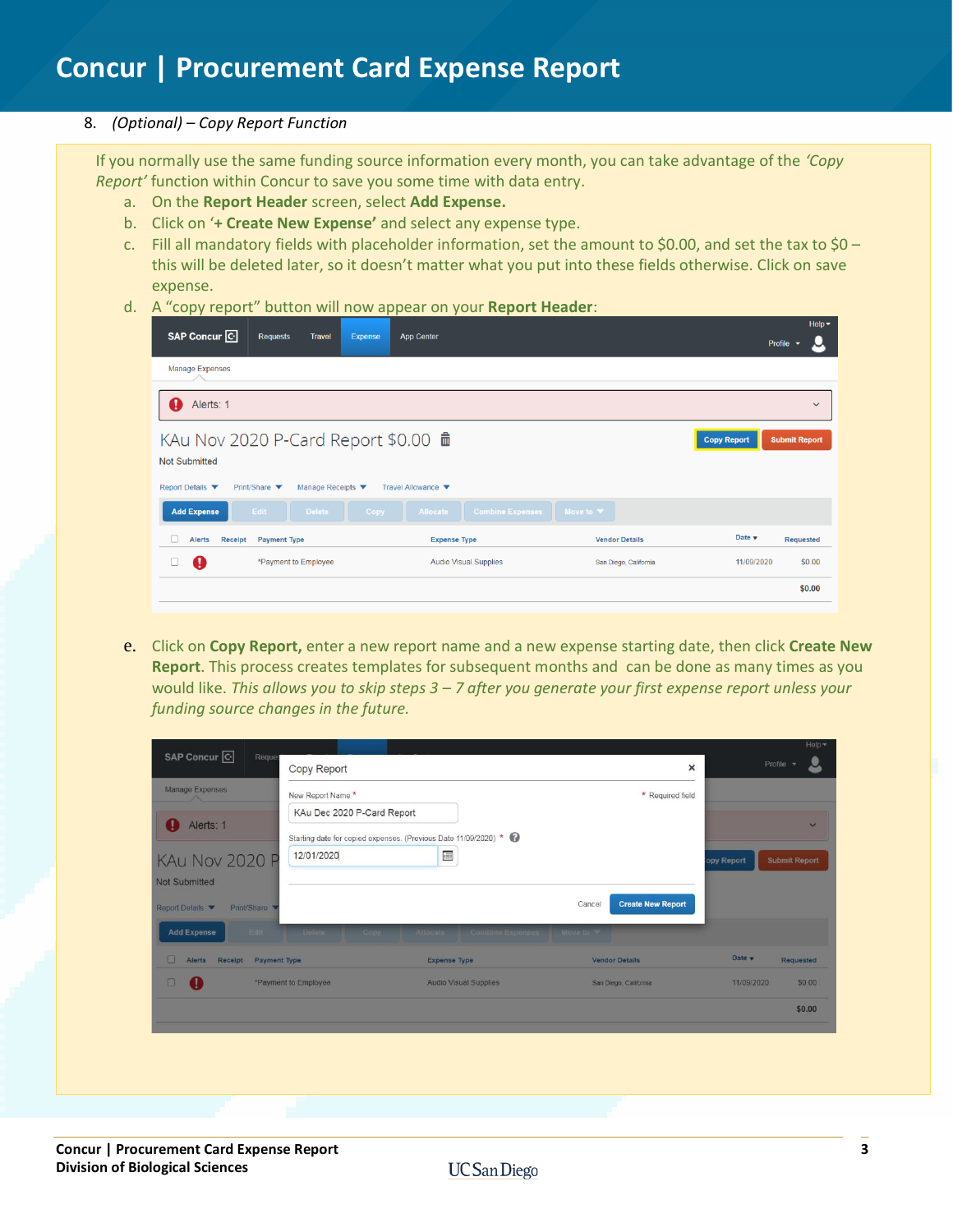# **Concur | Procurement Card Expense Report**



9. In the **Report Header** screen, select **Add Expense**

| SAP Concur <sup>C</sup>                  | <b>Requests</b><br><b>Travel</b>                      | <b>App Center</b><br><b>Expense</b>                        |                                                                         | Help $\blacktriangledown$<br>Profile |
|------------------------------------------|-------------------------------------------------------|------------------------------------------------------------|-------------------------------------------------------------------------|--------------------------------------|
| <b>Manage Expenses</b>                   |                                                       |                                                            |                                                                         |                                      |
| <b>Not Submitted</b><br>Report Details ▼ | Manage Receipts ▼<br>Print/Share $\blacktriangledown$ | KAu Nov 2020 P-Card Report \$0.00 mm<br>Travel Allowance ▼ |                                                                         | <b>Submit Report</b>                 |
| <b>Add Expense</b>                       | Edit<br><b>Delete</b>                                 | Copy<br>Allocate                                           | <b>Combine Expenses</b><br>Move to $\Psi$                               |                                      |
|                                          |                                                       |                                                            | No Expenses<br>Add expenses to this report to submit for reimbursement. |                                      |

10. Under **Available Expenses**, select any available card transaction and click **Add To Report.** You can select any number of \**P-Card* transactions that you would like to add to the report at this time.

| <b>Available Expenses</b>          |                          | <b>Create New Expense</b> |                          |            |            | *If you also have been issued a Travel &       |
|------------------------------------|--------------------------|---------------------------|--------------------------|------------|------------|------------------------------------------------|
| $\boxed{-}$<br><b>Payment Type</b> |                          | <b>Expense Type</b>       | <b>Vendor Details</b>    | $Data -$   | Amount     | Entertainment Card, be sure to reconcile those |
|                                    | *UCSD - Procurement Card | Undefined                 | FACEBK Y24YAS6VT2        | 04/19/2020 | \$900.00   | expenses in a separate report. Your faculty    |
|                                    | *UCSD - Procurement Card | Undefined                 | <b>FACEBK SQTNRSJVT2</b> | 04/16/2020 | \$900.00   | assistant can reconcile T&E Card transactions  |
|                                    | *UCSD - Procurement Card | Undefined                 | <b>J2 EFAX SERVICES</b>  | 04/13/2020 | \$1,532.40 | on your behalf. T&E Card Expenses must be pre- |
|                                    | *UCSD - Procurement Card | Undefined                 | FACEBK F4G57S6VT2        | 04/13/2020 | \$900.00   | approved by submitting a Travel Request in     |
| Displayed expenses: 4, Total: 4    |                          |                           |                          |            |            | Concur - contact your faculty assistant.       |

**UC** San Diego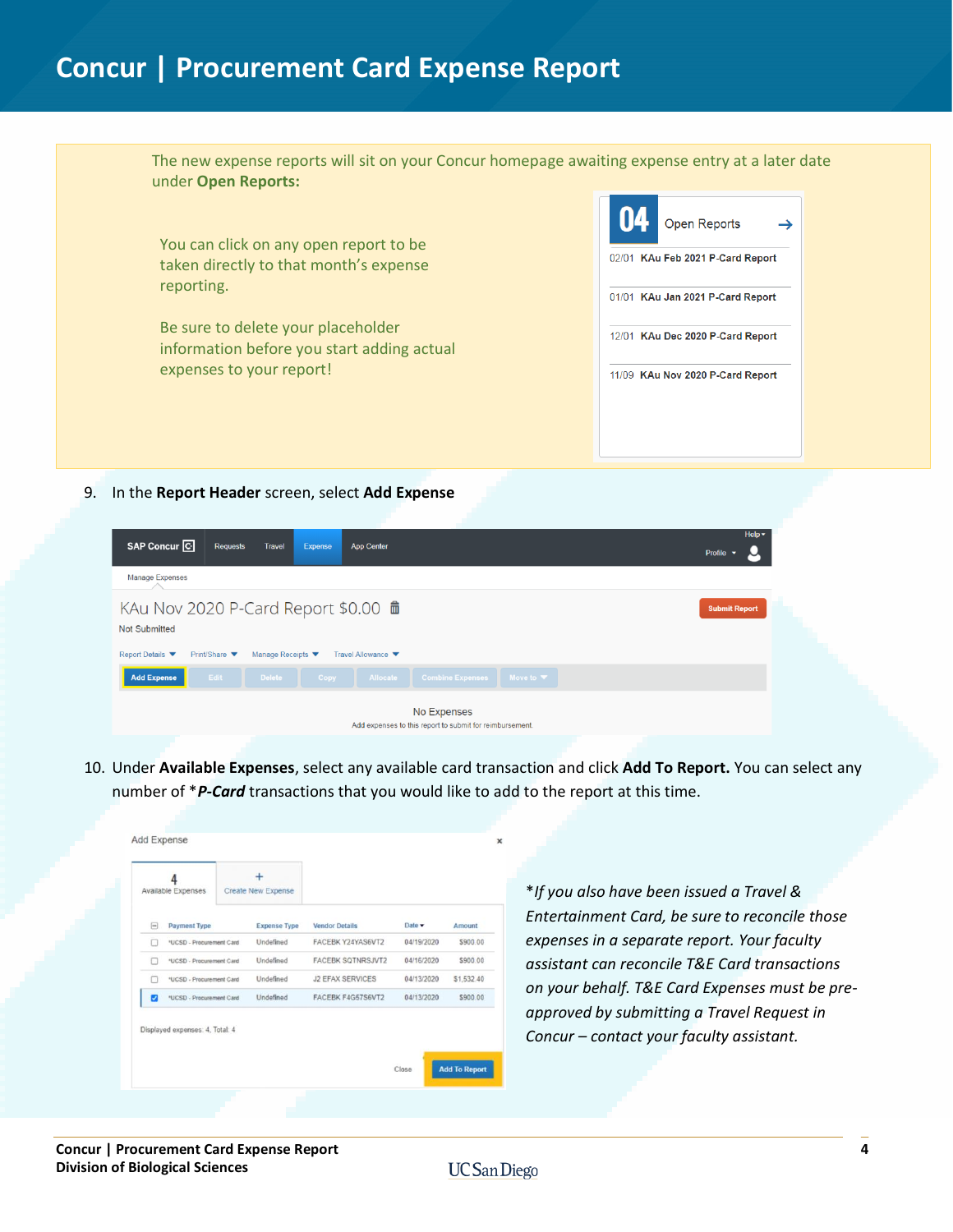11. Mouse over the expense to highlight it and click in the blank space in the highlighted region, *not on the hyperlink*. This will take you to the **Details** section.

| <b>Manage Expenses</b>  | <b>View Transactions</b>                                                  |                                            |                                            |                            |                  |  |  |  |  |
|-------------------------|---------------------------------------------------------------------------|--------------------------------------------|--------------------------------------------|----------------------------|------------------|--|--|--|--|
| <b>Not Submitted</b>    | <b>Copy Report</b><br><b>Submit Report</b><br>SS PCardTest $$900.00$ m    |                                            |                                            |                            |                  |  |  |  |  |
| <b>Report Details ▼</b> | Manage Receipts<br>Travel Allowance ▼<br>Print/Share $\blacktriangledown$ |                                            |                                            |                            |                  |  |  |  |  |
| <b>Add Expense</b>      | Edit<br><b>Delete</b><br>Copy                                             | <b>Combine Expenses</b><br><b>Allocate</b> | Move to $\blacktriangledown$               |                            |                  |  |  |  |  |
| Receipt                 | <b>Payment Type</b>                                                       | <b>Expense Type</b>                        | <b>Vendor Details</b>                      | Date $\blacktriangleright$ | <b>Requested</b> |  |  |  |  |
|                         | *UCSD - Procurement Card                                                  | <b>Office Supplies</b>                     | FACEBK F4G57S6VT2<br>San Diego, California | 04/13/2020                 | \$900.00         |  |  |  |  |
|                         |                                                                           |                                            |                                            |                            | \$900.00         |  |  |  |  |

12. Under **Details**, change the **Expense Type** to the most fitting Expense Type

| <b>Details</b><br><b>Itemizations</b>                      |                                     |                             | Hide Receipt $\Box$ |  |
|------------------------------------------------------------|-------------------------------------|-----------------------------|---------------------|--|
| Allocate<br>Expense Type *                                 | * Required field                    |                             |                     |  |
| <b>Office Supplies</b>                                     | $\checkmark$                        |                             |                     |  |
| <b>Transaction Date</b>                                    | <b>Enter Vendor Name</b>            |                             |                     |  |
| 04/13/2020                                                 | FACEBK F4G57S6VT2                   |                             |                     |  |
| City of Purchase *                                         | Payment Type                        |                             |                     |  |
| San Diego, California<br>$US -$                            | *UCSD - Procurement Card            |                             |                     |  |
| Amount                                                     | Currency                            |                             |                     |  |
| 900.00                                                     | US, Dollar                          |                             |                     |  |
| Merchant Zip                                               | Sales Tax Paid                      | <b>Attach Receipt Image</b> |                     |  |
| 94025                                                      | 0.00000000                          |                             |                     |  |
| Ship-to-Zip                                                | <b>Tax Exempt Code</b>              |                             |                     |  |
|                                                            | <b>None Selected</b><br>$\check{~}$ |                             |                     |  |
| <b>Expenditure Type</b>                                    |                                     |                             |                     |  |
| $\blacktriangleright$ $\blacktriangleright$ Search by Text |                                     |                             |                     |  |
|                                                            |                                     |                             |                     |  |

- 13. For the **City of Purchase**, enter the city in which the item will be received and used in, most likely San Diego.
	- This is used for the system to calculate any use tax that's needed to be added on.
- 14. Enter the **Expenditure Type.** This is different from the **Expense Type.** Change the filter to 'text' and try to search by the most relevant term (ie. 'lab supplies,' etc). Please refer to the OFC expenditure type spreadsheet provided by Melissa Zhang for more detailed expenditure types (by 'code' instead of 'text').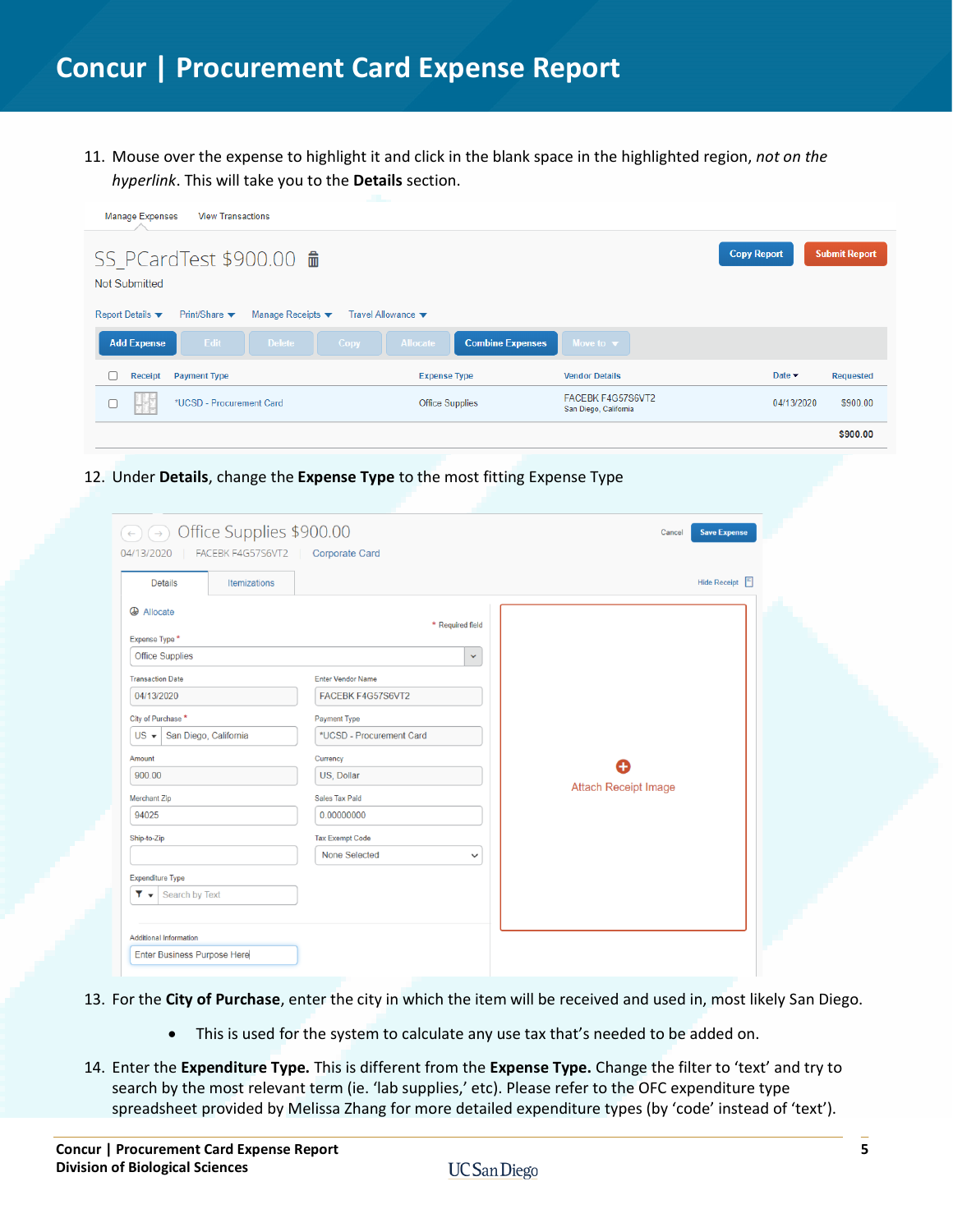# **Concur | Procurement Card Expense Report**

- 15. **Business Purpose/Additional Information**: enter the business purpose
	- i. This *cannot* just be "lab supplies for X Lab." Please be as specific as possible. Examples:
		- 1. Test tubes for the research of ABC for X Lab
		- 2. Replacement chair for X Lab, Room Y, Building Z
		- 3. Paper towels to clean up spills for lab experiments for X Lab
- 16. Select **+ Attach Receipt Image** to add receipt.
- 17. Select file to attach and click **Open** to upload the file.
- 18. If you have multiple receipts, use the **Append** function to add additional documentation.
- 19. Click **Save Expense.** *Repeat steps 11-19 until all expenses have been added to the report.*

| Details                                                        | <b>Itemizations</b>                                       |                                                                                                                                                                                                       |                         |                                                                                 |                                                                                   | Hide Receipt F                                       |
|----------------------------------------------------------------|-----------------------------------------------------------|-------------------------------------------------------------------------------------------------------------------------------------------------------------------------------------------------------|-------------------------|---------------------------------------------------------------------------------|-----------------------------------------------------------------------------------|------------------------------------------------------|
| <b>Allocate</b><br>Expense Type *                              |                                                           |                                                                                                                                                                                                       | * Required field        | $\bigoplus$                                                                     | $\Theta$<br>Ğ                                                                     |                                                      |
| Office Supplies                                                |                                                           |                                                                                                                                                                                                       | $\checkmark$            |                                                                                 |                                                                                   |                                                      |
|                                                                |                                                           |                                                                                                                                                                                                       |                         | <b>CASH RECEIPT</b>                                                             | Shop<br>Name                                                                      | Order Re<br>Shop Nai<br>MM/DD/YYY                    |
| <b>Transaction Date</b>                                        |                                                           | <b>Enter Vendor Name</b><br>FACEBK F4G57S6VT2                                                                                                                                                         |                         | Lorem ipsum<br>\$9.85<br>Consectetur<br>\$0.64<br>\$18<br>Class aptent taciti   | Order Receipt #67131<br>MN/DD/YYYY<br>Address line                                | Cras blandi<br>Phasellus                             |
| 04/13/2020                                                     |                                                           |                                                                                                                                                                                                       |                         | Sed lacinia<br>\$1,49<br>Phasellus eu enim<br>\$9.99<br>Phasellus magna<br>\$37 | Manager: John Doe<br>Sed Jacinia<br>\$18                                          | Morbi cursu<br>Quisque<br>Total                      |
| City of Purchase *                                             |                                                           | <b>Payment Type</b>                                                                                                                                                                                   |                         | Fusce id tellus<br>\$15.99<br>\$12.49<br>Nunc<br>Praesent in sem<br>\$99        | Phasellus eu enim<br>\$1.49<br>Phasellus magna<br>\$9.99<br>\$15.99<br>Nunc       |                                                      |
| ⊕<br>$\overline{\mathbf{v}}$                                   | San Diego, California                                     | *UCSD - Procurement Card                                                                                                                                                                              |                         | Fusce augue ante<br>\$0.49<br>\$4.99<br>Duis aliquan<br>Cras blandit<br>\$19    | \$0.49<br>Praesent in sem<br>Phasellus<br>\$4.99<br>Morbi cursus mattis<br>\$2.35 |                                                      |
| Amount                                                         |                                                           | Currency                                                                                                                                                                                              |                         | \$2.35<br>Phasellus<br>Morbi cursus mattis<br>\$7.18<br>Quisque<br>\$49         | \$53,30<br>Total                                                                  |                                                      |
|                                                                |                                                           |                                                                                                                                                                                                       |                         |                                                                                 |                                                                                   |                                                      |
| 900.00                                                         |                                                           | US, Dollar                                                                                                                                                                                            |                         | Total<br>\$287,46                                                               |                                                                                   |                                                      |
| Merchant 7in                                                   |                                                           | <b>Sales Tax Paid</b>                                                                                                                                                                                 |                         | Cash<br>\$300<br>\$12.54<br>Change                                              | <b>RECEIPT</b>                                                                    |                                                      |
| Not Submitted<br><b>Report Details ▼</b><br><b>Add Expense</b> | Print/Share<br>Manage Receipts ▼<br>Edit<br><b>Delete</b> | 20. Use the Allocate function to assign transactions to a different funding source from the report header.<br>KAu Nov 2020 P-Card Report \$600.00 mm<br>Travel Allowance ▼<br>Copy<br><b>Allocate</b> | <b>Combine Expenses</b> | Move to $\blacktriangledown$                                                    | <b>Copy Report</b>                                                                |                                                      |
| ⊟<br>Alerts<br>Receipt                                         | <b>Payment Type</b>                                       | <b>Expense Type</b>                                                                                                                                                                                   |                         | <b>Vendor Details</b>                                                           | Date v                                                                            | Praesent<br><b>Submit Report</b><br><b>Requested</b> |
| $\overline{\mathbf{z}}$                                        | *Payment to Employee                                      | <b>Audio Visual Services</b>                                                                                                                                                                          |                         | San Diego, California                                                           | 11/10/2020                                                                        | \$200.00                                             |
| $\mathbf{z}$                                                   | *Payment to Employee                                      | <b>Audio Visual Supplies</b>                                                                                                                                                                          |                         | San Diego, California                                                           | 11/09/2020                                                                        | \$100.00                                             |